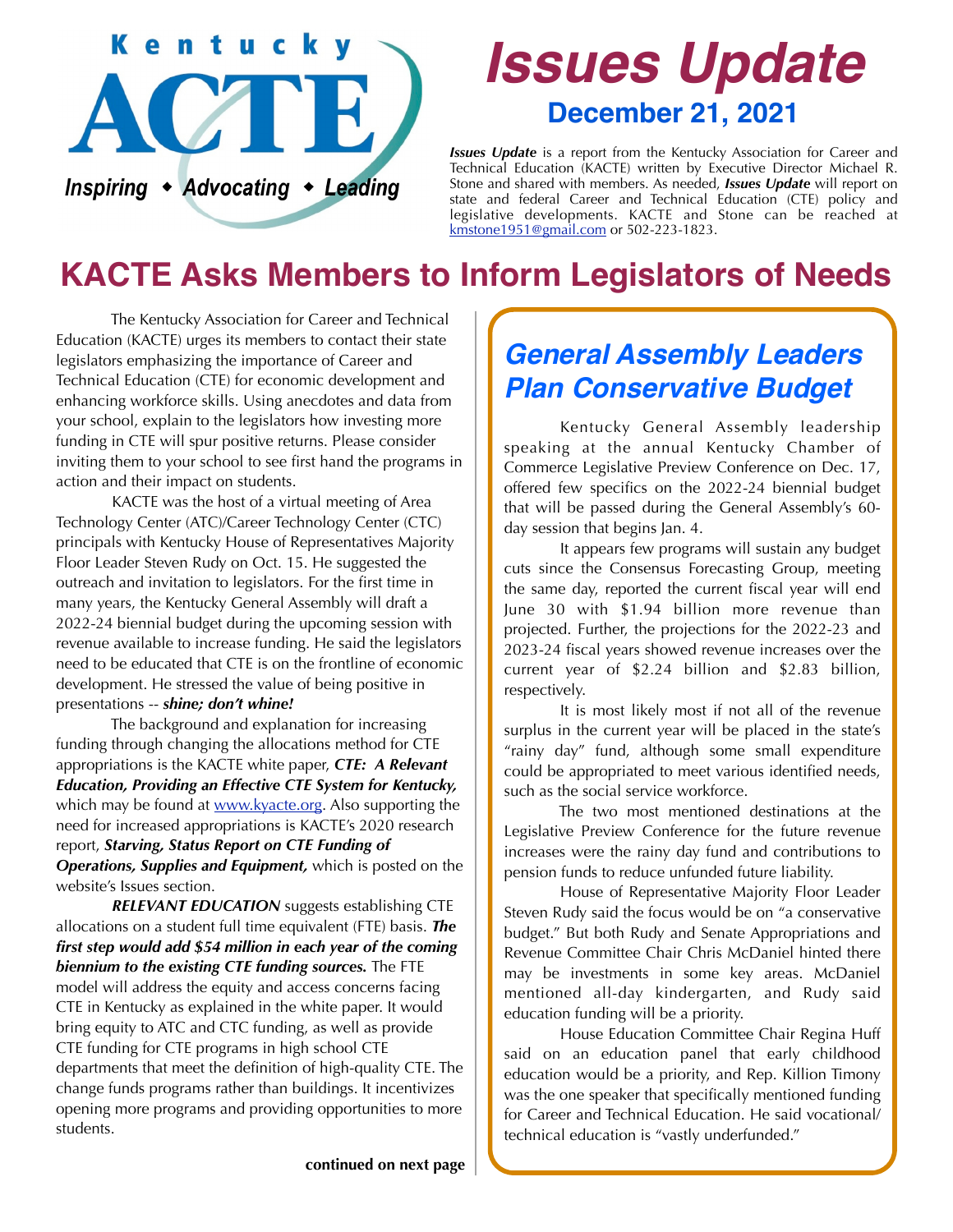## **KACTE Asks Members to Inform Legislators of Needs**

 Recent announcements proclaim the economic development investment being made in Kentucky by business and industry. The resulting manufacturing, construction and service jobs will require high-level skills. CTE is and will be the best option for individuals to obtain needed workforce and workplace skills. CTE requires investment to ensure it will meet the challenge of educating Kentucky's workforce, which will further economic growth across the Commonwealth.

### *Interim General Assembly Meetings Focus on Education*

 Several interim committee, task force and commission meetings over the summer and fall indicated further education funding and policy actions in the upcoming Kentucky General Assembly session.

 The School Funding Task Force recommendations for the 2022 session included:

• Permanently authorizing full funding of all-day kindergarten. The funding for the current year was through a special appropriation of federal pandemic recovery money. Rep. James Tipton prefiled legislation to make the program permanent, which would require the General Assembly to appropriate the necessary funding.

## *Defining High-Quality CTE*

 To bring clarity to the burgeoning conversation around high-quality Career and Technical Education (CTE) and help CTE educators and administrators develop and improve the quality of their CTE programs of study, the Association for Career and Technical Education (ACTE) created an evidence-based framework defining high-quality CTE across 12 elements incorporating 92 criteria:

- 1. Standards-aligned and integrated curriculum.
- 2. Sequencing and articulation.
- 3. Student assessment.
- 4. Prepared and effective program staff.
- 5. Engaging instruction.
- 6. Access and equity.
- 7. Facilities, equipment, technology and materials.
- 8. Business and community partnerships.
- 9. Student career development.
- 10.Career and Technical Student Organizations.
- 11.Work-based Learning.
- 12.Data and program improvement.

More detail may be found at https://

www.acteonline.org/professional-development/highquality-cte-tools/.

- Develop a plan for full state funding of school transportation costs.
- Fully fund the initiatives contained in the 2019-passed school safety law.
- Increase funding for Family Resource and Youth Service Centers.
- Amend the SEEK funding formula to compute based on average student membership model rather than average daily attendance.

**ASSOCIATE COMMISSIONER** of Education David Horseman and Office of Career and Technical Education policy adviser Leslie Slaughter presented at the Interim Joint Committee on Economic Development, Tourism and Environmental Protection. They pointed out the progress made in moving today's CTE model to a program for all students with integrated core academics and partnership among high schools, postsecondary institutions and employers. In 2019-20, 70 percent of all Kentucky public school students were enrolled in one of 150 CTE pathway options.

 They outlined a plan for developing a statewide comprehensive college and career advising platform. A partnership with the Kentucky Department of Education, the Council on Postsecondary Education, and KYSTATS (the state data collection and analysis agency) would give all learners a one-stop shop to access information on programs, affordability, resources, and virtual employer engagement.

 **AT THE KENTUCKY EDUCATION** Summit organized by Commissioner of Education Jason Glass, Ed.D., Senate President Pro-Tem David Givens and House Speaker Pro-Tem David Meade addressed education funding. Meade mentioned the need to focus on CTE, saying students do not necessarily need a four-year degree, but they do need a credential. He also said funding of all-day kindergarten was a priority. Givens predicted the General Assembly would consider spending on teacher raises, infrastructure, pensions, and the rainy day fund. He added teacher raises would not increase the productivity of teachers, which already is high, but would broaden and deepen the pool of potential teachers and support teacher retention.

**DURING A MEETING** of the Commission on Race and Access to Opportunity, Rep. Timoney said there needs to be more awareness of CTE opportunities and eliminating the stigma associated with CTE. He urged support for career counselors.

**THE COUNCIL ON POSTSECONDARY** Education (CPE) released its funding requests, calling for a 10 percent increase in operating funds for performance funding and pension relief for six institutions, and a \$700 million capital investments in repair and maintenance of state-owned campus buildings. In addition, CPE is requesting \$6.7 million over the biennium for the Competitive Workforce Initiative at the Kentucky Community and Technical College